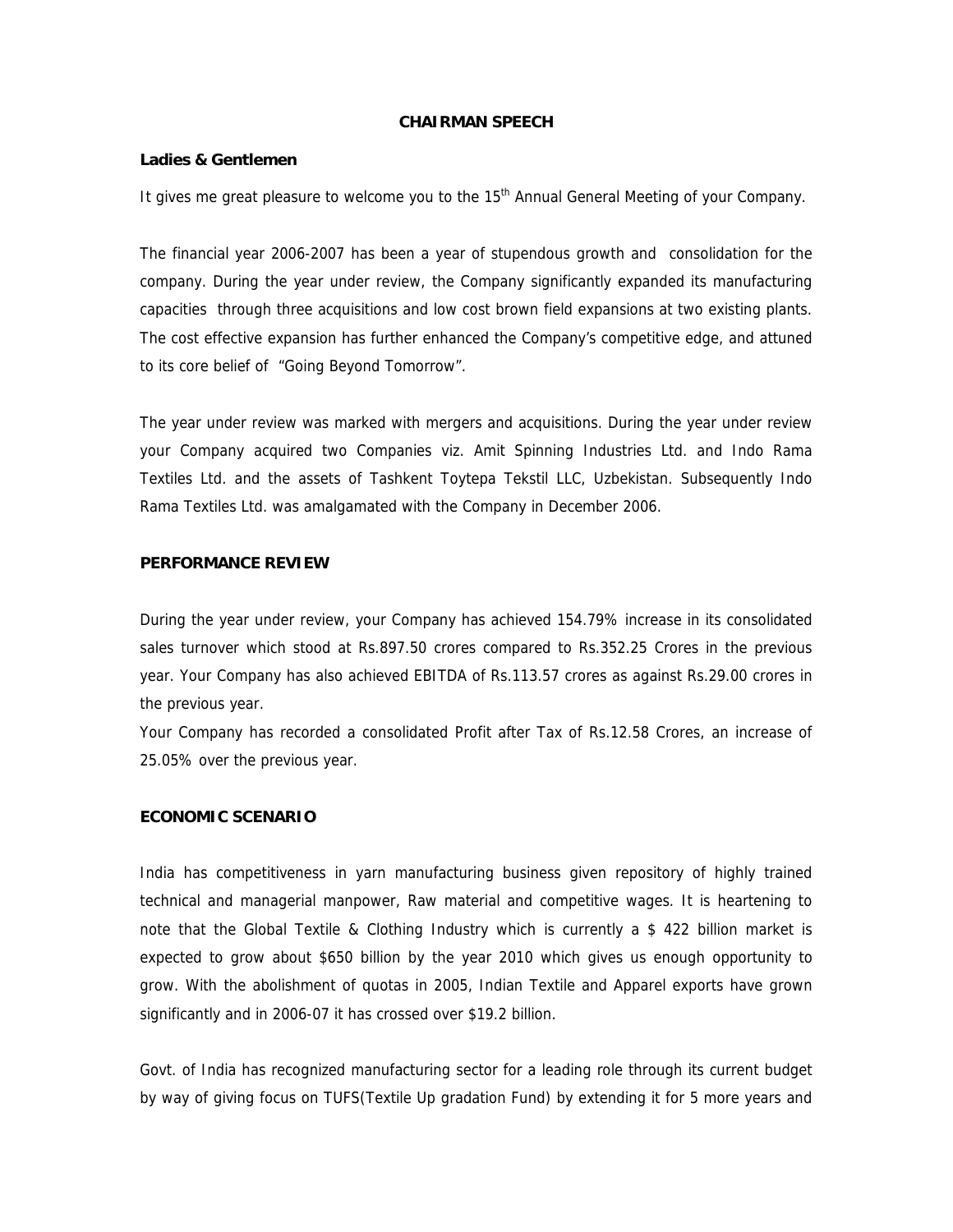SITP(Scheme for Integrated Textile Park) by way of creating 30 textile parks to provide world class facilities.

Accordingly, your Company is amongst the front runners in exploiting newer opportunities on global scale. New markets have been identified with a wider product range and accordingly acquisitions have been made in the recent past to reshape the business landscape encircling your company.

In the last few months there has been steep appreciation of the Rupee, however, your Company has been taking various measures to insulate it against such risks. Your Company's strategy is to achieve global expansion through value accretive acquisitions.

Your Company's endeavor is to acquire and/or build high quality manufacturing facilities in strategic regions across the world, where it has access to raw materials, energy and labour at competitive costs, and avail of high quality infrastructure in order to get into the most remunerative markets for its products. Your Company believes that besides ensuring faster scaling up, this strategy will enable lower capital costs, high operating margins and achieve sustainable return on the Company's capital inspite of currency appreciation as we are operating in Rupee/Dollar/Euro environment.

#### **NEW ACQUISITIONS**

In line with professed business strategy of your Company, Spentex has recently acquired Schoeller Litvinov k.s. (Schoeller Tekstil) in Czech Republic after the balance sheet date. The acquisition of Schoeller was completed for a consideration of Euro 25 million with net CA of Euro 9 million. This acquisition will enhance the top line of Spentex by about Euro 55 million and add another Euro 6 million per year in cash flows. All the revenues including assets and liabilities of the said Schoeller Textile shall form part of the consolidated financial results of Spentex Industries Ltd. w.e.f. 1st July 2007.

The above acquisition provides Spentex with a strong European presence in the high end yarn segments including special sewing thread yarns, carpet warp yarns and core yarns for weaving mills. With this acquisition, Spentex will gain access to a large customer base in over 30 countries and further add an annual volume of about 19,000 tons.

## **NSE LISTING**